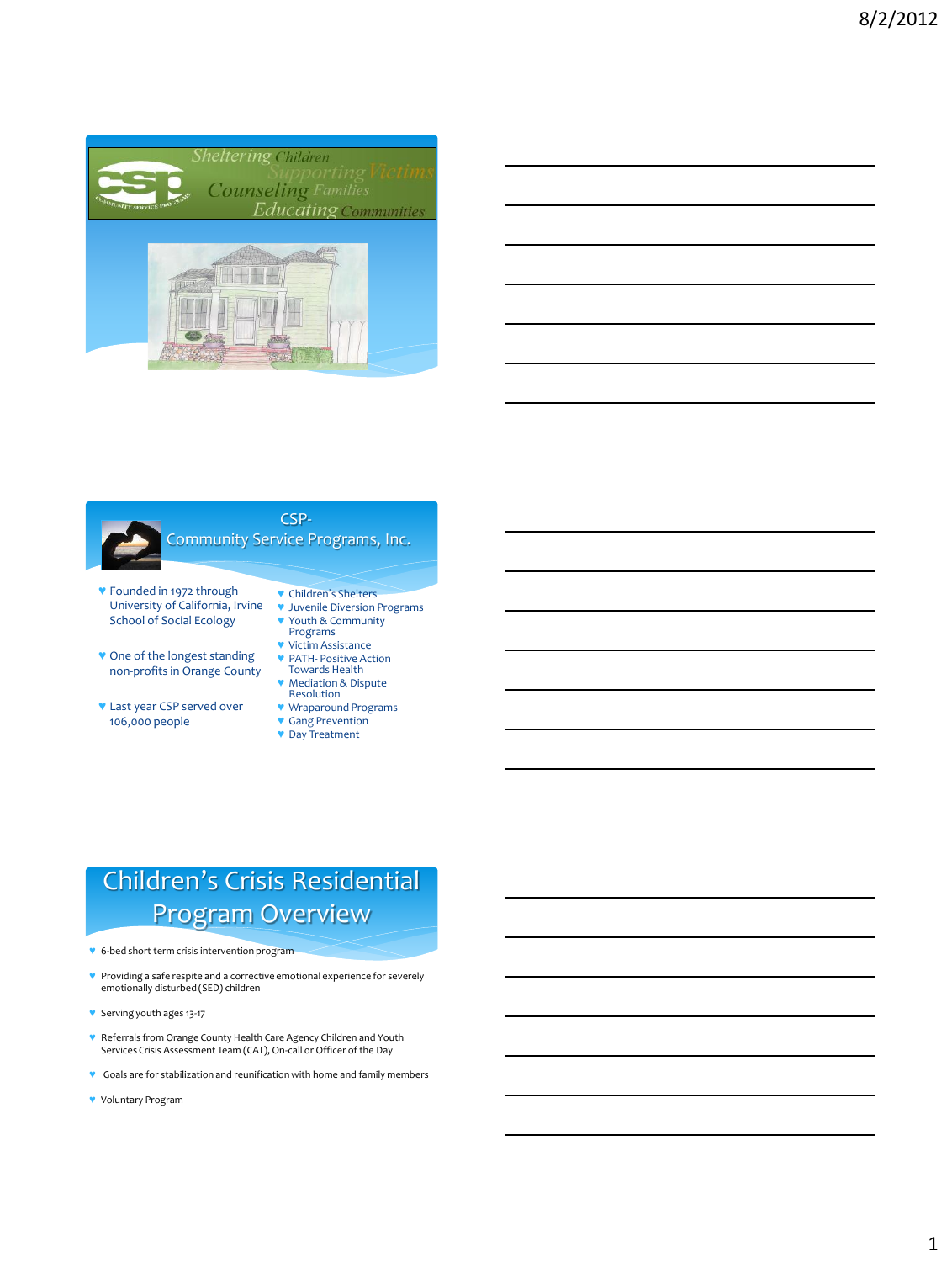

♥ The program is located in a 1939 beach bungalow in a residential neighborhood in the city of Laguna Beach

Why Laguna Beach?

- ♥ WHY NOT Laguna Beach?
- ♥ So many of "The OC's" struggling youth have never seen the ocean, have never visited an art colony and never experienced such a serene setting in such a beautiful city
- ♥ Most come from violent neighborhoods and chaotic homes. This is a "time-out" from their stressful environments



♥ Youth ages 13-17

♥ Medi-cal

♥ UMDAP

- ♥ Immediate services for teens experiencing significant familial conflict
- ♥ Teens experiencing behavior indicative of SED
- ♥ Teens at-risk for hospitalization and/or out-ofhome placement.

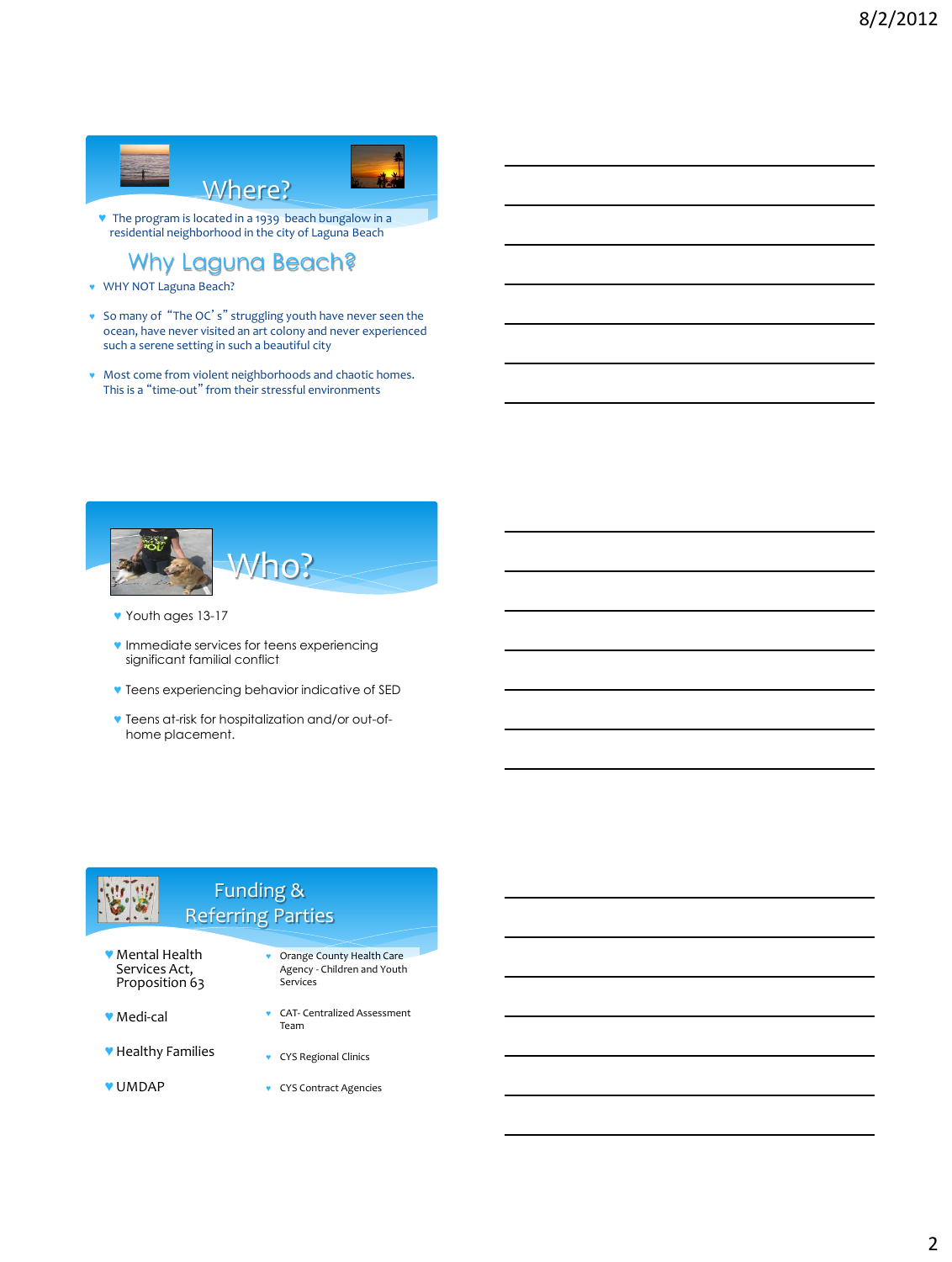## Reasons for Referrals

- ♥ At-risk for:
	- ♥ Hospitalization
	- ♥ Incarceration
	- ♥ Institutionalization
	- ♥ Out-of-home placement
	- ♥ Homelessness
	- ♥ Running away
- ♥ Suicide threat or attempt
- ♥ Harm to self and/or others
- ♥ Severe family conflict
- ♥ Impairments in functioning
- ♥ Anti-social behavior in home, school and community



#### Causes of Mental Illness in the Children We Serve:

- ♥ Pre-Natal Exposure
- ♥ Early Childhood Trauma
- ♥ Child Abuse
- ♥ Neglect
- ♥ Domestic Violence
- ♥ Unstable Living Conditions
- ♥ Multigenerational Mental Illness
- ♥ Substance Abuse in Living Environment
- ♥ Separation from Caregivers
- ♥ Incarceration of Caregivers
- ♥ Fractured / Disconnected Support Systems



## Common Diagnoses

- ♥ Mood Disorders
- ♥ Bi-polar Disorder
- ♥ Major Depressive Disorder
- ♥ Attention Deficit Disorder / ADHD
- ♥ Oppositional Defiant Disorder
- ♥ Intermittent Explosive Disorder
- ♥ Attachment Disorders / RAD
- ♥ Poly-Substance Abuse / Dependence
- ♥ Pervasive Developmental Disorders
- ♥ Autism Spectrum Disorders
- ♥ Asperger's Syndrome
-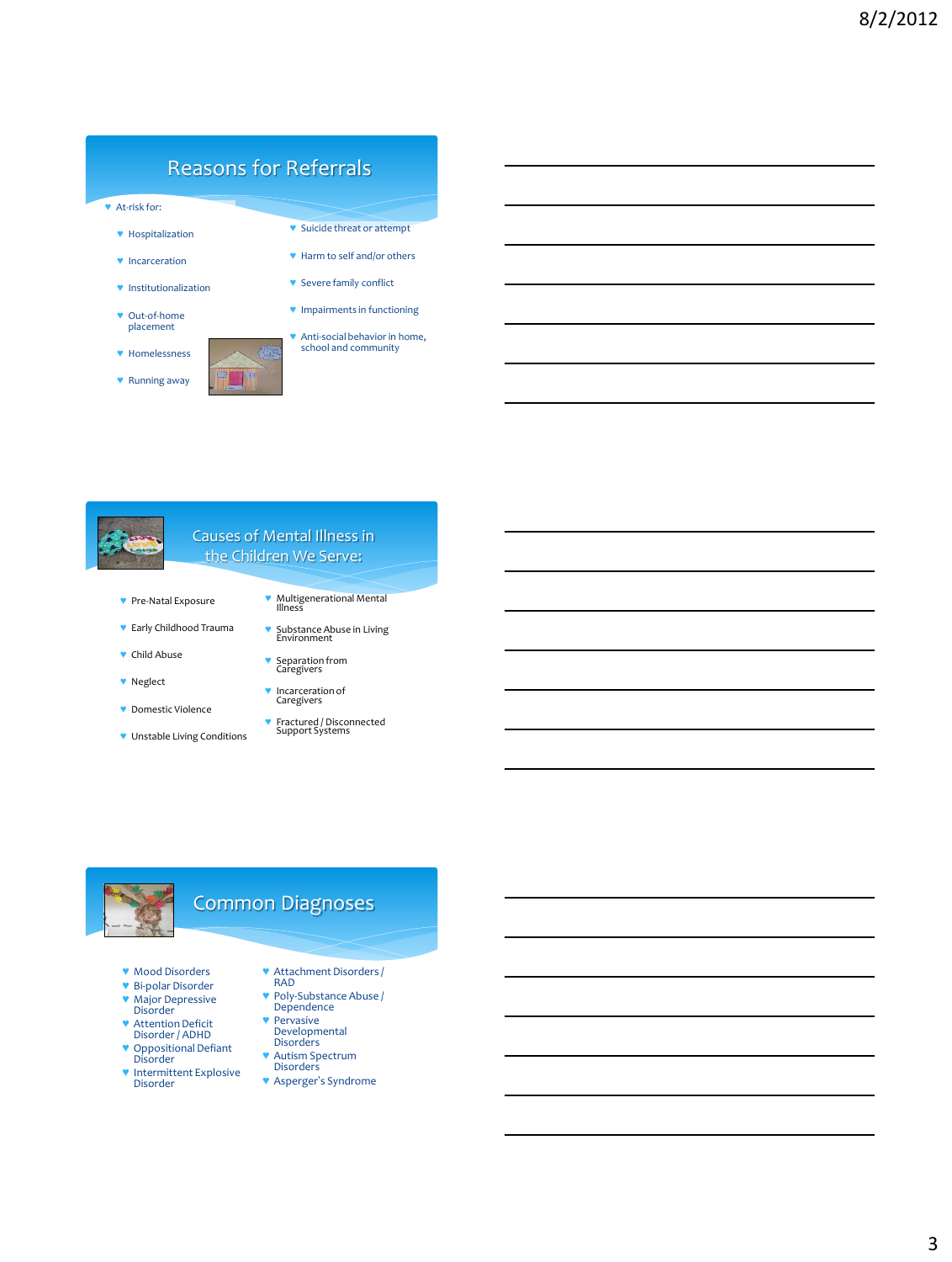# Program Services

- ♥ We "unplug" the children and provide a safe environment
- ♥ Three week stabilization program
- ♥ It takes 21 days (3 weeks) to establish a new habit
	- ♥ Week One Assessment Phase ♥ Week Two - Skill Building
	- ♥ Week Three Discharge Planning
- ♥ 24- hour Supervision **Structured Daily Schedule**
- 
- ♥ Assessment and Case Management ♥ Individual, Group and Family Therapy
- ♥ Prevention Education
- ♥ Nutritious Meals & Healthy Snacks ♥ Recreational and Social Skills
- Building Activities ♥ Aftercare Services-Grad Group
- 
- and Mentoring ♥ Follow-ups and Referrals

## Types of Therapies

- ♥ Evidence Based Practices
- ♥ Cognitive Behavioral Therapy (CBT)
- ♥ Group Therapy ♥ Art Therapy

♥ Social Skills Training ♥ Music Therapy

♥ Dialectical Behavior

- ♥ Family Psycho-education ♥ Play Therapy
	-
- ♥ Acceptance and Commitment Therapy (ACT)





Therapy (DBT)

# Daily Commitments

- ♥ I will say or do something that is supportive to another person in the Shelter at least twice a day.
	- *Give away two positives each day*
- ♥ I will help one other resident with a task or problem each day. *-Give one assist each day*
- ♥ I will turn at least one negative situation or thought into a positive one, each day. -*Turn negatives into positives*
- ♥ I will acknowledge appreciation for something that someone else has done for me at least once a day. *-Appreciation acknowledgement*
- ♥ I will actively work toward my goals each day. *-Daily goals*

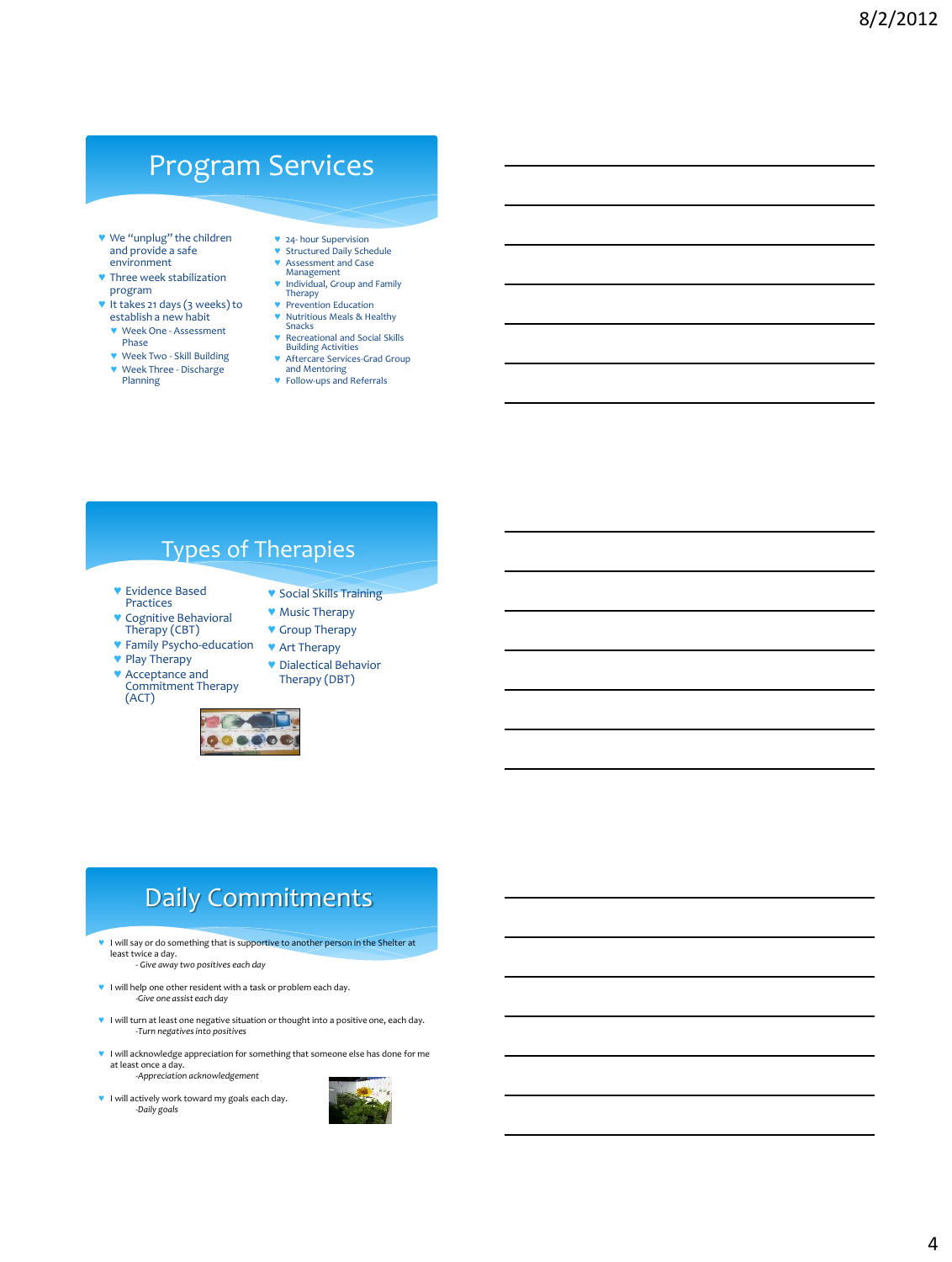#### ♥ Why it Works-

- ♥ We do what cannot be done in a 50 minute therapy session every other week
- ♥ How it Works:
	- ♥ The Structured Daily Schedule
	- ♥ The Other 23 Hours: Child-Care Work with Emotionally Disturbed Children in a Therapeutic Milieu



- ♥ 7 am Wake up, shower, shampoo and shine
- ♥ Get dressed, make bed, pick up bedroom, open windows and blinds, get a fresh start on the new day
- ♥ 8 am Hit the floor for a highly nutritious and power-filled breakfast
- ♥ Go out for a power-walk to get the endorphins flowing
- ♥ Brain cleared, come back ready to think set a daily goal and put in some action steps
- ♥ 9 am Crack open the books and work on making some academic progress. Our program Tutor gets the students/clients back on track with their school studies so that when they exit, they can go right back into the classroom caught up to where they should be. For many clients, this is the first time they are on target with expectations
- ♥ 12 pm Lunch time is another opportunity to break bread together and have pleasant meal time conversation

- Afternoons are filled with outing and leisure time, group counseling and individual and family therapy sessions
- ♥ Outings and leisure time may include: art museum visits, beach trips, community pool swims, aroma-therapy hunting, learning CPR & first aid, creating job resumes, animal shelter visits and community college tours
- ♥ Groups always include components related to anger management, self-esteem, body image, coping skills, conflict resolution and communication
- ♥ Prevention education includes topics such as the dangers of alcohol, tobacco and other drugs, sexual contact and safety from violence
- ♥ Other fun stuff YOGA, board games, music and art therapy, and making dream catchers and coping skills boxes (No TV, Facebook, tweets, chat lines, ear buds, texting, cell phones, etc. here!)
- ♥ 6 pm Dinner time is the chance to help staff make a favorite dish from home during cooking group
- ♥ The evening house meeting focuses on the 5 daily commitments
- ♥ 9 pm Bedtime! Peaceful rest each night starts with relaxation exercises incorporating soft music, candle light, guided imagery, breathing, calming scents and meditation